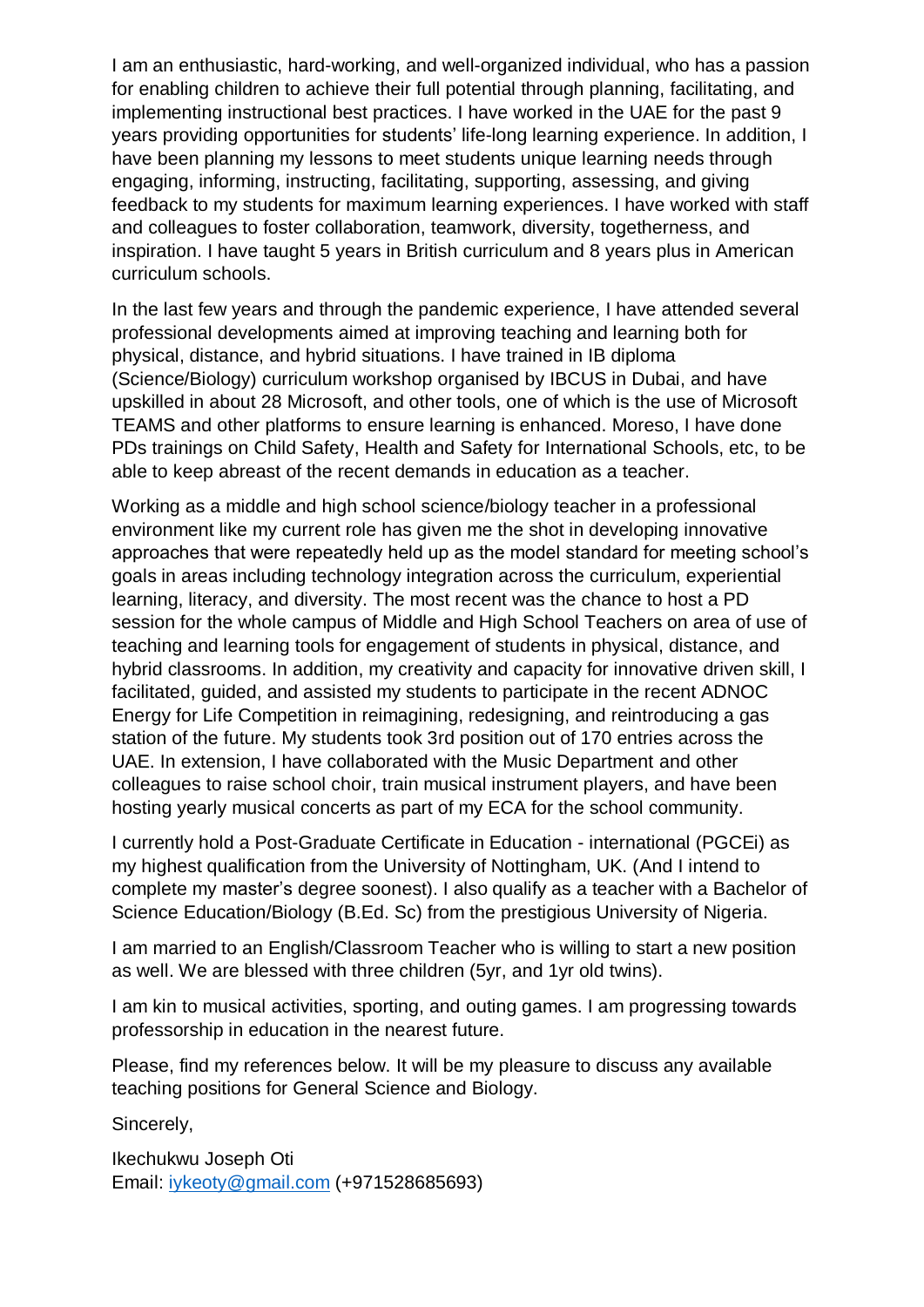# **Reference**

## **Ref: 1**

Name: Dr Karen Dana Mohamed Company: ADNOC Schools Designation: Vice Principle Email: [kmdana@adnoc.sch.ae](mailto:kmdana@adnoc.sch.ae) Mobile: +971561947710

## **Ref: 2**

Name: Mr. Matthew Nicholls Company: ADNOC Schools Designation: Academic Vice Principle (T&L) Email: [mnicholls@adnoc.sch.ae](mailto:mnicholls@adnoc.sch.ae) Mobile: +971562207292

# **Ref: 3**

Name: Mrs. Amal Innab Company: ADNOC Schools Designation: HOD Science Email: [ainnab@adnoc.sch.ae](mailto:ainnab@adnoc.sch.ae) Mobile: +971508274051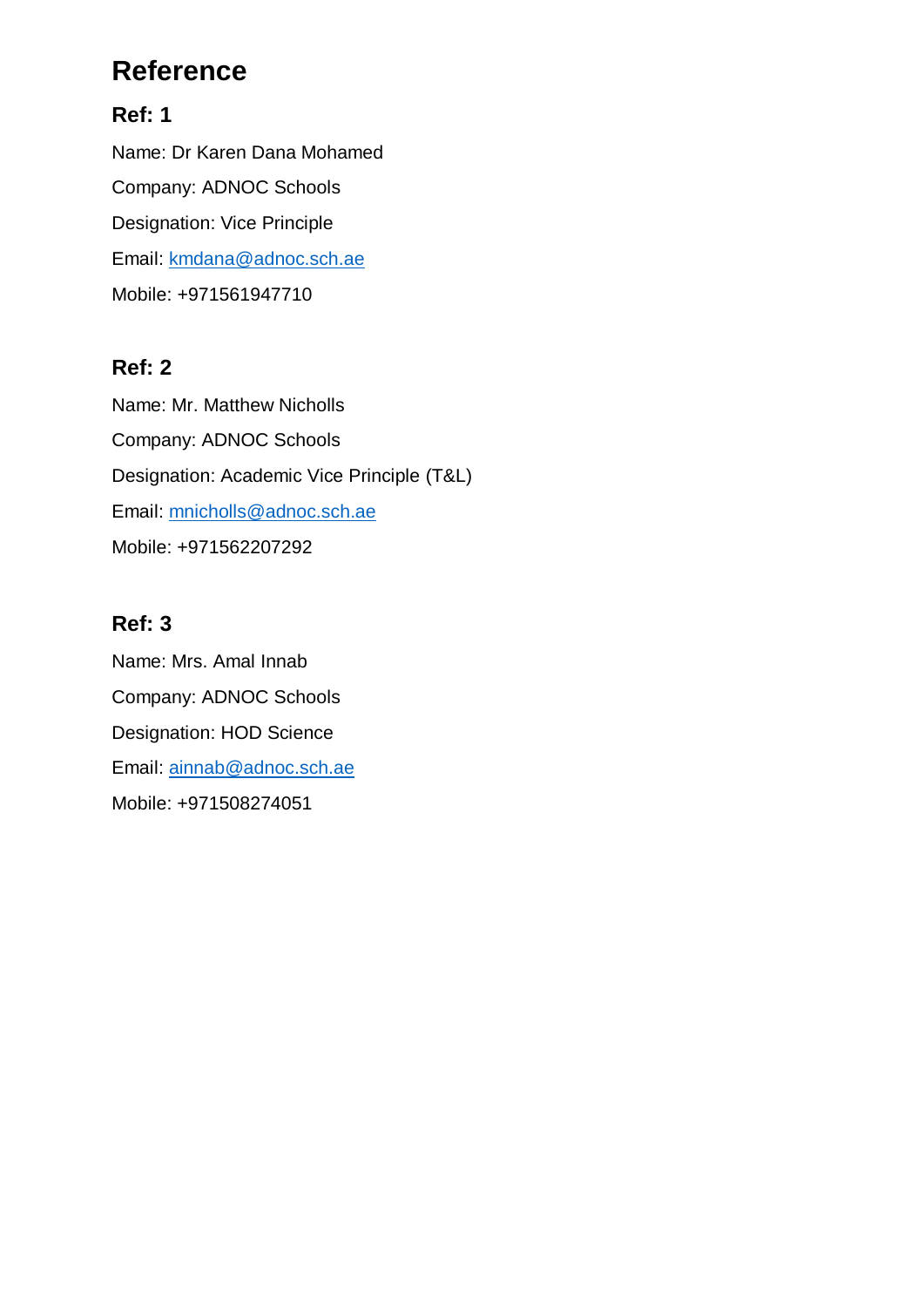

# **IMPACTS**

**-Developed innovative approaches that were repeatedly held up as the model standard for meeting school's goals in areas including technology integration across the curriculum, experiential learning, literacy and diversity.**

**-Consistently commended for ability to redirect students exhibiting behavior problems by replacing disruptive, unproductive patterns with positive behaviours. As a result, selected to lead science department PD on classroom management.**

**-Established a positive relationship with parents, students, staff, and school administration.**

**-Successfully managed students with specific learning disability, emotional behaviour disorder, and students with subject-specific aptitude.**

**-Actively served on a variety of school committees focused on drafting and analysing of ADEK Self Evaluation Form (SEF), organising PD and implementing the School Development Plan (SDP), curriculum development, textbook review, and antibullying efforts.**

**-Successfully guided my students to participate in the ADNOC Energy for Life Competition with applaudable position.**

**Led a school-wide PD on use of virtual teaching tools for students engagement.** 

# **IKECHUKWU JOSEPH OTI**

■BG.162 ADNOC Complex ■+971528685693 ■iykeoty@gmail.com **LinkedIn**: Ikechukwu Joseph Oti. **Twitter**: Iyke Oti. **Facebook**: Iyke Oti

## **MIDDLE/HIGH SCHOOL SCIENCE TEACHER**

### **Core Competencies**

- *— Creative Lesson Planning*
- *— Curriculum Development*
- *— Instructional Best Practices*
- *— Classroom Management & Discipline*
- *— Differentiation strategist*
- *— Standardised Testing/Scoring (AP/GCE)*
- *— Microsoft Teams expert instructor*
- *— Experiential Learning*
- *— Individualized Education Program (IEPs)*
- *— Online instructor learning expert.*

### **Experience**

#### ADNOC SCHOOLS, RUWAIS – ABU DHABI, UAE (American Curriculum)

**Science, AP Biology and HS Biology Teacher (Gr 7,8,9,10,11,12) -** Aug. 2018 to Date

- \* Teaching Science (Physics, Chemistry and Biology) to grades 7 and 8
- Teaching Advanced Program Biology to grades 11 and 12 students of both boys & girls.
- $\div$  Teaching High School Biology Course to grades 9,10,11, and 12 students

#### ALIA INT'L PRIVATE SCHOOL, AL AIN, UAE (American Curriculum)

#### **Science Teacher (Grades 4, 5,7, 8) -** Oct. 2015 - June. 2018

- Managed the learning of the students, maintained records, collaborated with other teachers, and promoted staff development in a pro-active manner.
- Managed laboratories and prepared materials for students use.
- $\div$  Taught Science to elementary grades (4,5) and middle school (7,8).
- Worked as a team member of the school inspection committee and School Development Plan committee.

#### DEANS INT'L PRIVATE SCHOOL, AJMAN, UAE (American Curriculum)

**Science/Biology Teacher, HOD Science Dept. (Gr. 4,7 & 10-12) -** Oct.2014-Aug 2015

- $\div$  Taught biology and science to grades 7,8 and 10 12
- Interviewed new teachers and organized demo classes to employ good and experienced teachers.
- Organized professional development workshops for teachers in the department.
- Counter checked parity of teaching in all the sections and to reported discrepancies, if
- any to the principal, and monitored classes of teachers for effective learning.
- Maintained complete record of co-curricular activities and yearly planning.

#### AJMAN MODERN SCHOOL, AJMAN, UAE (American Curriculum)

**General Science Teacher. - (Grades 4,6 and 7) -** Aug. 2013 – July 2014

 $\div$  Taught science to grades 4,6,7 students.

## RIVERS STATE COLLEGE OF ARTS AND SCIENCE, PORTHARCOURT. (British Curriculum/GCE)

- **Diploma Students Biology Teacher** Oct.'10-Nov.'11. [1 yr. National Graduate Service] Taught Introduction to Biology to Preliminary and National Diploma students in the school of science and technology of the department of Biological Sciences.
	- Followed up on student's progress and helped them in other academic related duties.
	- Set test and exam questions to access student's achievements.
	- Reported to the HOD and assisted other instructional staff in teaching-related duties.

#### AMCH SCHOOL, OWERRI. (British and Montessori Curriculum)

- **Class Teacher (Grades 1 and 2).** Sept. 2002 Oct. 2006
	- \* Taught all areas of the primary curriculum.
	- $\mathbf{\hat{P}}$  Planned, prepared and presented lessons that catered to the needs of students.

### **Education & Credentials**

University of Nottingham, UK: **PGCEi** – July 2018 University of Nigeria, Nsukka: **Bachelor of Science Education/Biology** – 2008 Emmanuel College, Owerri: **Secondary School leaving Certificate –** 2003

- International Baccalaureate (IB): Professional development workshop: (2016)
- Teachers Registration Council of Nigeria (TRCN): Certified Teacher (2012)
- Eurostol Energy: Health, Safety and Environment (HSE) (2011)
- Nigerian Institute of Management (Chartered): Proficiency in Mgmt. (2011)
- ORACLE University: ORACLE 11g Administrator/SQL Database Expert (2010)
- NIIT: Linux and Microsoft basics (2010)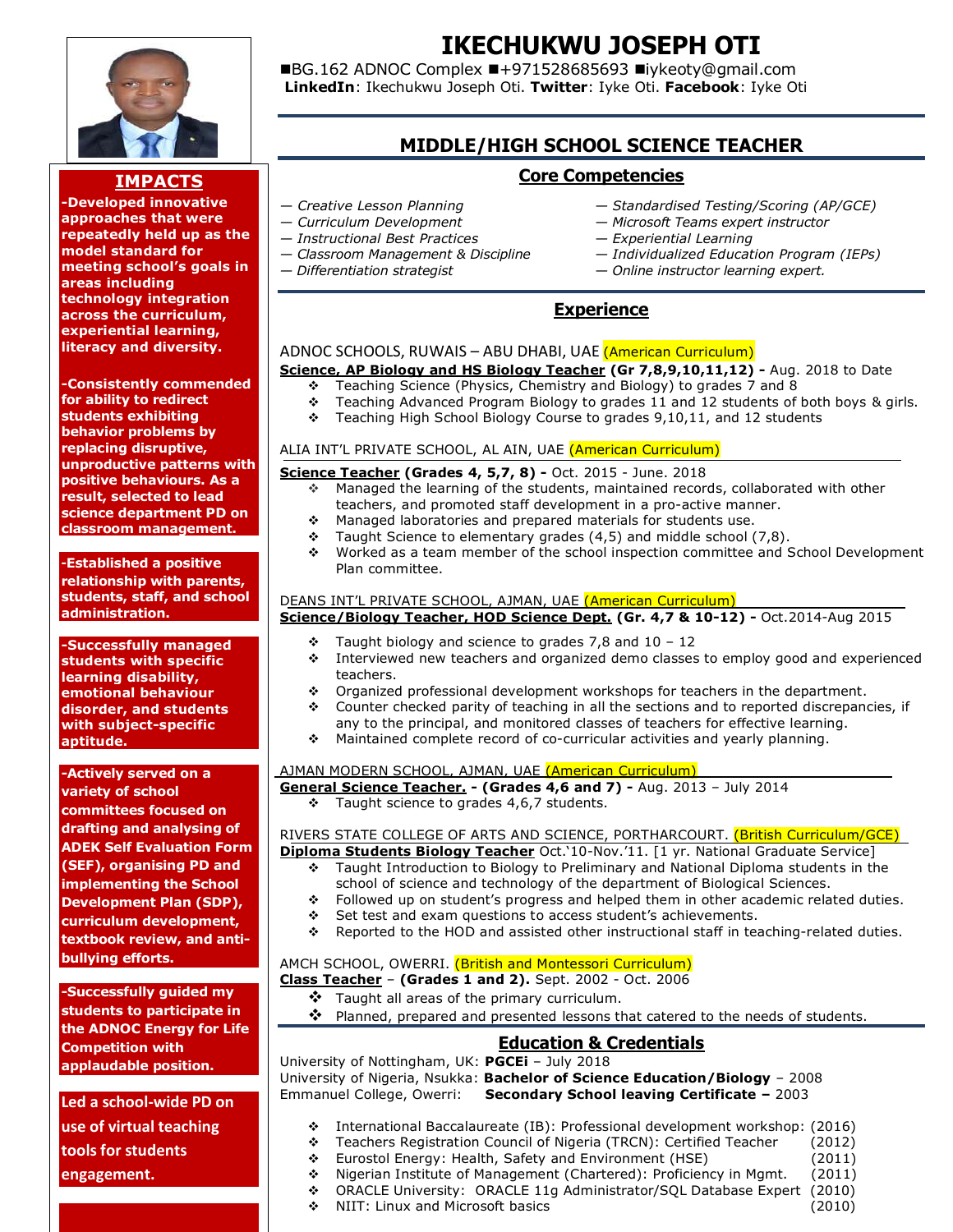

# THE UNIVERSITY OF NOTTINGHAM

It is hereby certified that after having satisfied all the

conditions prescribed by the University

# **IKECHUKWU OTI**

was on the

sixteenth day of July, 2018

duly awarded the

Postgraduate Certificate in Education (International)



heaver west

President and Vice-Chancellor

Registrar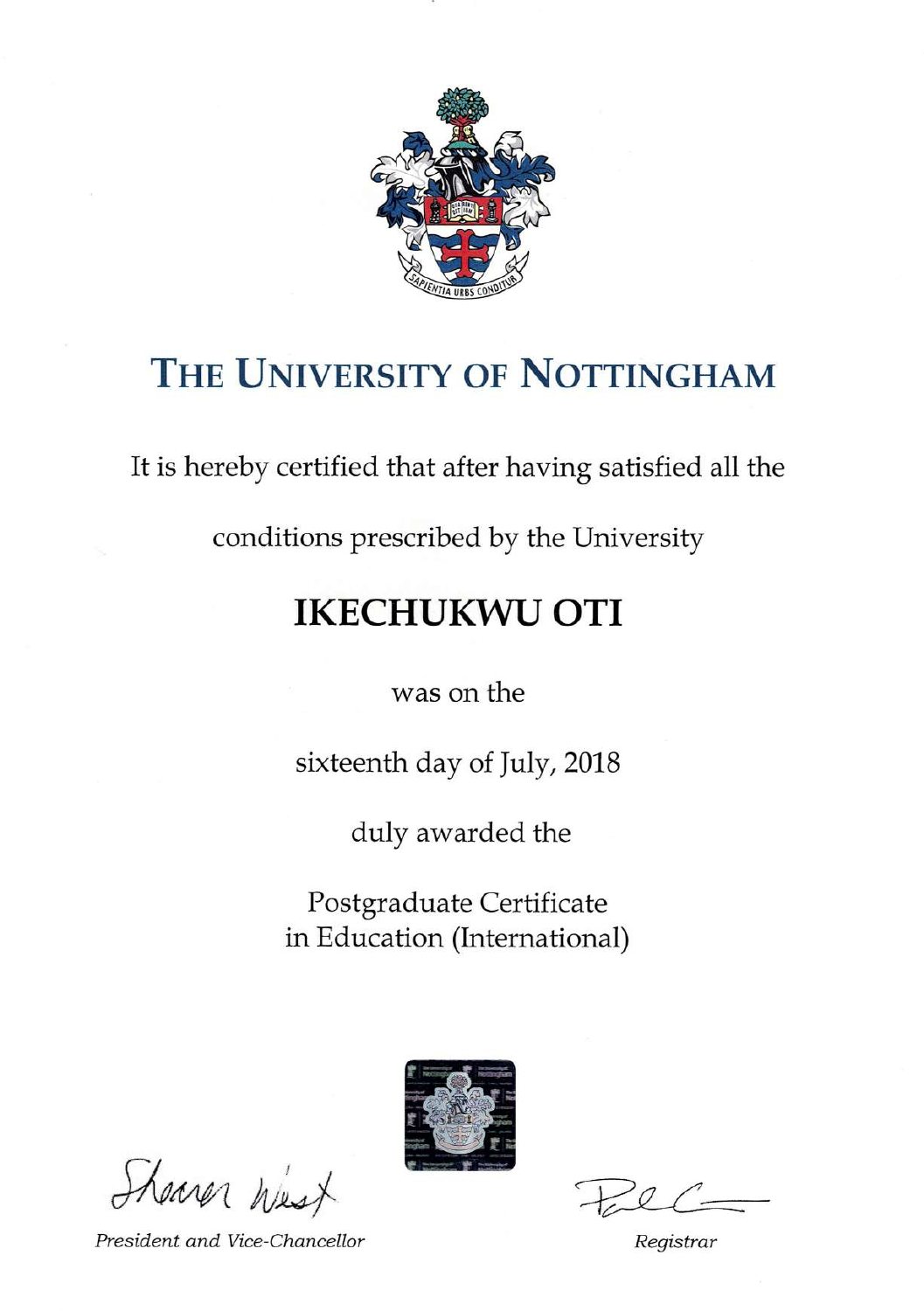

# University of<br>Nottingham UK | CHINA | MALAYSIA

# **RECORD OF ACADEMIC ACHIEVEMENT**

**Diploma Supplement** 

This Diploma Supplement follows the model developed by the European Commission, Council of Europe and UNESCO/CEPES. The purpose of the Supplement is to provide sufficient independent<br>data to improve the international "tran

#### 1 INFORMATION IDENTIFYING THE HOLDER OF THE QUALIFICATION

| 1.1 Family name(s)         | Oti                                           | 1.3 Date of Birth                | 18 Oct 1983                  |
|----------------------------|-----------------------------------------------|----------------------------------|------------------------------|
| 1.2 Given name(s)          | Ikechukwu                                     | 1.4 Student ID                   | 4295926                      |
|                            |                                               | <b>HESA Reference</b>            | 1611554959266                |
|                            | 2 INFORMATION IDENTIFYING THE QUALIFICATION   |                                  |                              |
| 2.1 Qualification          | Postgraduate Certificate                      | 2.3 Awarding Institution(s)      | The University of Nottingham |
| 2.2 Programme of Study     | Education (International)                     | 2.4 Administering Institution(s) | The University of Nottingham |
|                            |                                               | 2.5 Language of Instruction      | English                      |
|                            | INFORMATION ON THE LEVEL OF THE QUALIFICATION |                                  |                              |
| 3.1 Level of Qualification |                                               | 3.2 Length of Programme          | PG Part-time                 |
|                            |                                               |                                  |                              |

#### 3.3 Access Requirements Please see overleaf

#### 4 INFORMATION ON THE CONTENTS AND RESULTS GAINED

4.1 Mode of Study Part time 4.3 Programme Details  $2016 - 2017$ XX4PI2<br>XX4PI3 XX4PI5<br>XX4PI6<br>Total Credits Contexts

Date of Award

7.2 Signature

Name

7.3 Capacity

Understanding Learning Approaches to Teaching Investigating Student Understanding

4.4 Grading Scheme Please see overleaf

5 INFORMATION ON THE FUNCTION OF THE QUALIFICATION Please see overleaf

#### 7 CERTIFICATION OF THE SUPPLEMENT

7.1 Date Diploma Supplement Issued 11 Oct 2019

Carer West Professor Shearer West

President and Vice-Chancellor

Registrar

Mark 1st Resit Mark 2nd Resit Mark Credit 43<br>58<br>58 53 58

Please see overleaf

**ECTS**  $7.5$ <br> $7.5$ <br> $7.5$ <br> $7.5$  $30.0$ 

 $15$ <br> $15$ <br> $15$ <br> $15$ 

60

16 Jul 2018

4.5 Degree Classification

4.2 Programme Requirements

**6 ADDITIONAL INFORMATION** Please see overleaf

Dr Paul Greatrix